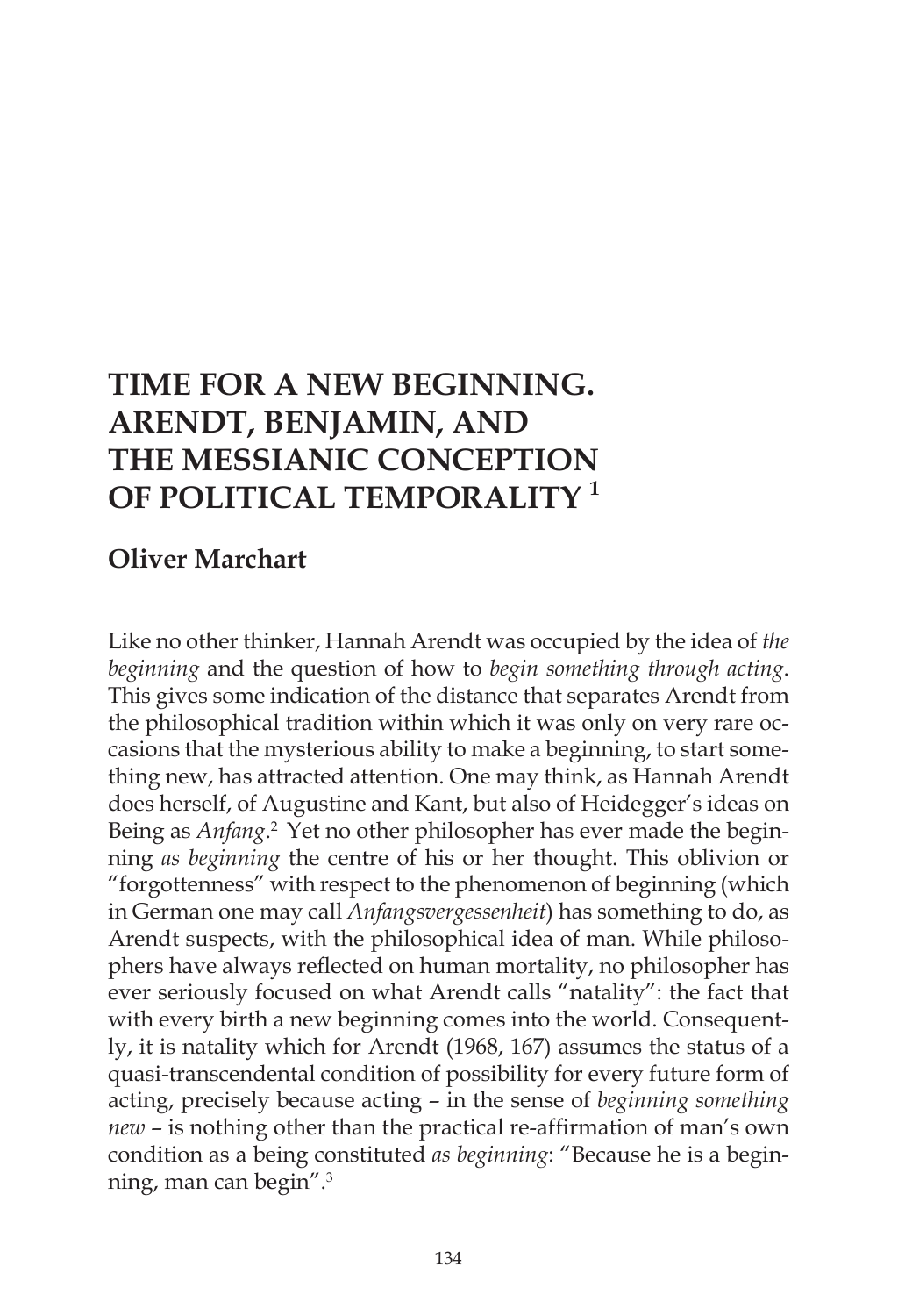# **The gap**

The above assumption as to the quasi-transcendental status of natality (as the human capacity to start something new) does not yet provide an answer, though, to the question of the very *temporality* or *tense* of beginning and, thus, of political action. What, in other words, is the *time for beginning* and the *temporality of action*? In order to at least approach a possible answer to this question one would have to be able to determine man's exact location in time – precisely because man, as far as s/he is characterised by the quasi-transcendental condition of natality, constitutes, in Arendt's words, a "beginning of a beginning". So where do we have to locate this "beginning of a beginning"? The answer to this question is hidden – like Poe's purloined letter – at the most obvious place in her work, in the very title of one of her books: *Between Past and Future*. In this volume of collected essays she reveals in the introduction that the "beginning of a beginning", that is man, resides in the very "between" indicated by the book title: the *gap* "between" past and future. This idea of the *between* as the very moment of beginning is then developed by Arendt in her analysis of a parable by Franz Kafka:

He has two antagonists: the first presses him from behind, from the origin. The second blocks the road ahead. He gives battle to both. To be sure, the first supports him in his fight with the second, for he wants to push him forward, and in the same way the second supports him in his fight with the first, since he drives him back. But it is only theoretically so. For it is not only the two antagonists who are there, but he himself as well, and who really knows his intentions? His dream, though, is that some time in an unguarded moment – and this would require a night darker than any night has ever been yet – he will jump out of the fighting line and be promoted, on account of his experience in fighting, to the position of umpire over his antagonists in their fight with each other. (Arendt 1968, 7)

This scene presents us with "a battleground on which the forces of the past and the future clash with each other" (10). The "he" of Kafka's parable has to struggle against the two *antagonists* of the past and of the future. Hence, in this model the past must not be conceived as "dead" time, nor must the past be conceived as a heavy weight pulling us back. On the contrary, the protagonist is pushed forward into a future which, in turn, pushes "him" back into the past. The human being ("he") is born right into the interval between past and future, thus breaking the continuous flow of historical time.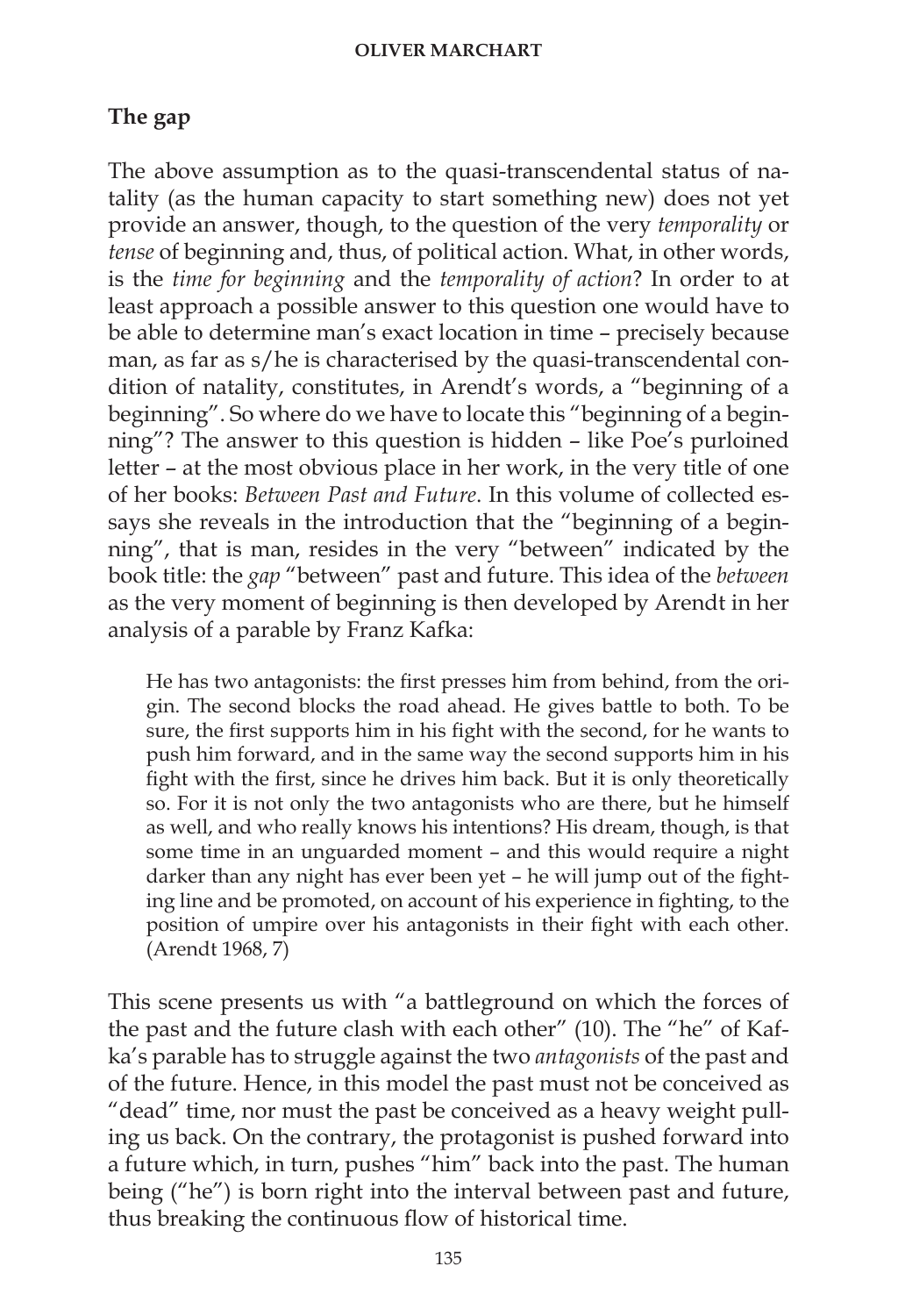Seen from the viewpoint of man, who always lives in the interval between past and future, time is not a continuum, a flow of uninterrupted successions; it is broken in the middle, at the point where 'he' stands; and 'his' standpoint is not the present as we usually understand it but rather a gap in time which 'his' constant fighting, 'his' making a stand against past and future, keeps in existence. Only because man is inserted into time and only to the extent that he stands his ground does the flow of indifferent time break up into tenses; it is this insertion – the beginning of a beginning, to put it into Augustinian terms – which splits up the time continuum into forces which then, because they are focused on the particle or body that gives them their direction, begin fighting with each other and acting upon man in the way Kafka describes. (Arendt 1968, 11)

This interpretation of Kafka's parable as a parable of human temporality will resurface in Arendt's work on a couple of occasions. What is of importance for Arendt is that this moment in time – the moment of the "beginning of a beginning" – is nothing else than a "gap" in temporality, the "small track of non-time which the activity of thought beats within the time-space of mortal men", also called by her the "small non-time-space in the very heart of time" (13). However, what our quest for the temporal mode of acting is concerned, one has to introduce a caveat. What is developed in Arendt's reading of Kafka's parable is a fascinating theory of temporality but it is not a theory of the temporality of (political) *acting*. Instead, what this parable reports, according to Arendt, is a "thought event". Arendt deliberately refrains from spelling out any potentially political implications of these paragraphs, insisting that this moment of the *beginning of a beginning* describes the tense of *thinking*. It is the latter activity which, according to Arendt, does not take place within the usual time continuum but unfolds within the solitude of an "eternal now" that is constantly under pressure by the past and the future, by everyday life and politics, by the social and the private. This gap between past and future, which constitutes the time or tense of the thinking ego, resembles "a kind of lasting 'todayness' (*hodiernus*, 'of this day,' Augustine called God's eternity), the 'standing now' (*nunc stans*) of medieval meditation, an 'enduring present' (Bergson's *présent qui dure*)" (Arendt 1978, 12). For Arendt, this peculiar time of a *nunc aeternitatis*, of a "now" located outside time, is precisely the time of the thinking ego.

In their remoteness from history and from the world, Arendt perceives one of the reasons for traditional philosophers' aversion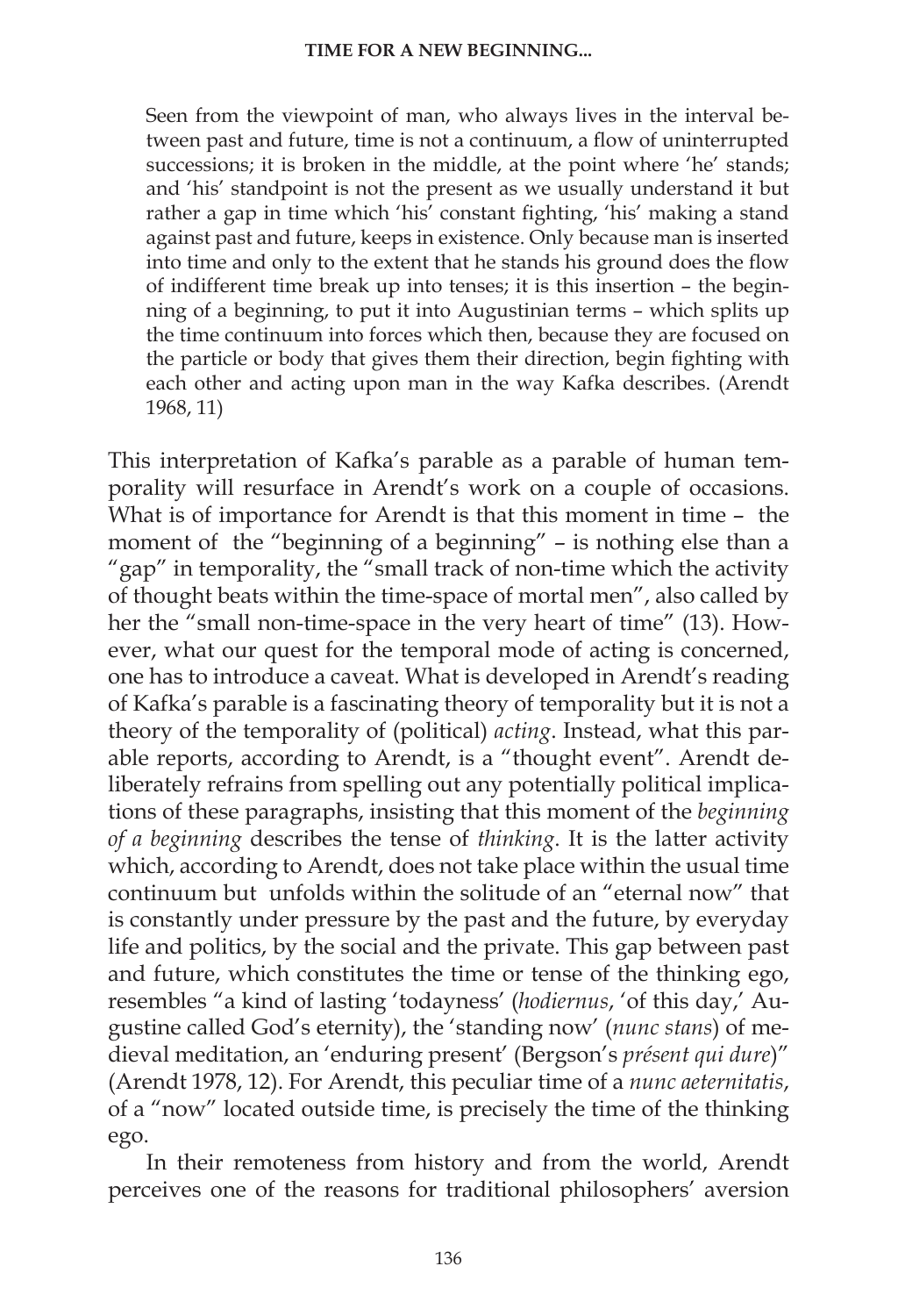to acting and to politics. The tension between acting and thinking is rooted in the very conditions of the latter – as something which takes place in the solitude of an eternal now. But what then, for Arendt, is the time of politics, the time of acting? Here we encounter a problem resulting from a certain incoherence on Arendt's part. This can best be understand by once again consulting the Kafka parable. It is presented and interpreted by Arendt as a parable of thinking. Yet how convincing is this reading? Is the protagonist not forced to *defend* his "gap" against two *antagonists*? Does he not have to *take a stand* against these antagonists on *a battlefield*? And, given the political vocabulary used by both Kafka and Arendt, would it not be much more plausible and convincing to interpret the parable as a parable for a truly *political* situation rather than a philosophical situation? If Kafka paints the picture of a struggle within a field of conflicting forces, that is, of an "agonism" or even an "antagonism", then to interpret such situation as a situation of thinking, as Arendt does, seems to do violence to the explicit wording of Kafka's parable. And yet, Arendt shrinks back from a political interpretation of the latter. For her, the metaphorical picture of a gap in time "can be valid only within the realm of mental phenomena. Applied to historical or biographical time, none of these metaphors can possibly make sense because gaps in time do not occur there." (Arendt 1968, 13)

## **Messianic temporality: Time for revolution**

That Arendt rules out, in this passage, the possibility of a gap, hiatus or rupture occurring in historical time is more than surprising, not only because it contradicts other passages of her own work (to be discussed in a moment) but also because it seems to ignore a much more prominent version of this parable which, as a matter of fact, is a politico-historical parable. In the famous ninth thesis of Walter Benjamin's *Theses on the concept of history*, where Benjamin develops his own notion of "Jetzt-Zeit", he describes the "storm" of historical progress with recourse to Klee's painting *Angelus Novus*:

Ein Engel ist darauf dargestellt, der aussieht, als wäre er im Begriff, sich von etwas zu entfernen, worauf er starrt. Seine Augen sind aufgerissen, sein Mund steht offen und seine Flügel sind ausgespannt. Der Engel der Geschichte muß so aussehen. Er hat das Antlitz der Vergangenheit zugewendet. Wo eine Kette von Begebenheiten vor *uns* erscheint, da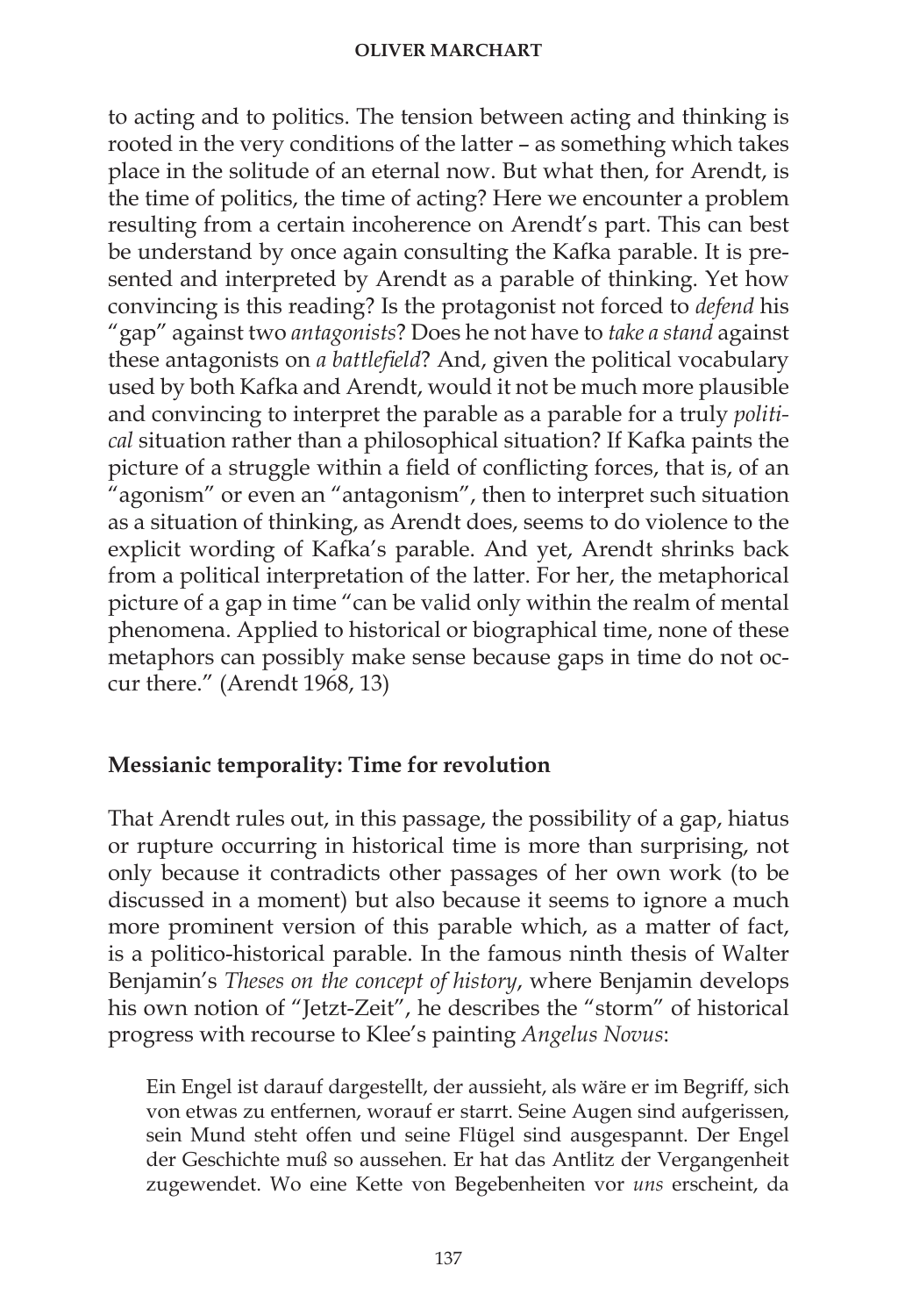sieht er eine einzige Katastrophe, die unablässig Trümmer auf Trümmer häuft und sie ihm vor die Füße schleudert. Er möchte wohl verweilen, die Toten wecken und das Zerschlagene zusammenfügen. Aber ein Sturm weht vom Paradiese her, der sich in seinen Flügeln verfangen hat und so stark ist, daß der Engel sie nicht mehr schließen kann. Dieser Sturm treibt ihn unaufhaltsam in die Zukunft, der er den Rücken kehrt, während der Trümmerhaufen vor ihm zum Himmel wächst." (Benjamin 1991, 697-8)

When comparing this image of *the angel of history* with Kafka's parable, one immediately realises the similarities but also the differences. In Benjamin, it is history itself (incorporated by the allegorical figure of the angel) that is torn between past and future – yet not exactly like Kafka's protagonist. Benjamin's angel is mainly confronted with the single antagonist of progress driving him from the past into a future he cannot see because of his back being turned towards it. Instead, his gaze is fixed on the heap of ruins that is building up in front of his eyes. Similarly, when the Benjaminian historical materialist observes history, s/he does not see a chain of disparate occurrences in time, as would bourgeois historians, but a continuous catastrophe happening to the oppressed of all times. While from the viewpoint of bourgeois historicism events unfold within an "empty and homogeneous" time (which, by way of amassing a huge number of facts, is hypostatised into the fiction of universal history), the historical materialist on the other hand (who perhaps should better be called a *messianic* materialist), rejects the idea of a homogeneous and empty time. The past has rather to be conceived as an endless accumulation of events mounting up to the *single* catastrophe of the oppressed. In this sense, the storm of progress driving the angel of history further and further away from paradise can be assimilated to the past in Kafka's parable. Yet the *future* in Benjamin does have a different function. It does not, as in Kafka, present any resistance to the flight of the angel, nor is it the linear extension of the past as in bourgeois history. Rather it is, as Benjamin says, the small doorway through which, at any second, the Messiah can enter ("jede Sekunde die kleine Pforte, durch die der Messias treten konnte", 704). Salvation comes from this little gap in time, the small jump or break within the continuous catastrophe. For this reason, the future – the coming of the Messiah – may happen in the here and now. There are splinters of messianic time to be found within the *Jetztzeit* of the present. And insofar as the Messiah, when he arrives, brings to a halt history, we have to think of such *Jetztzeit*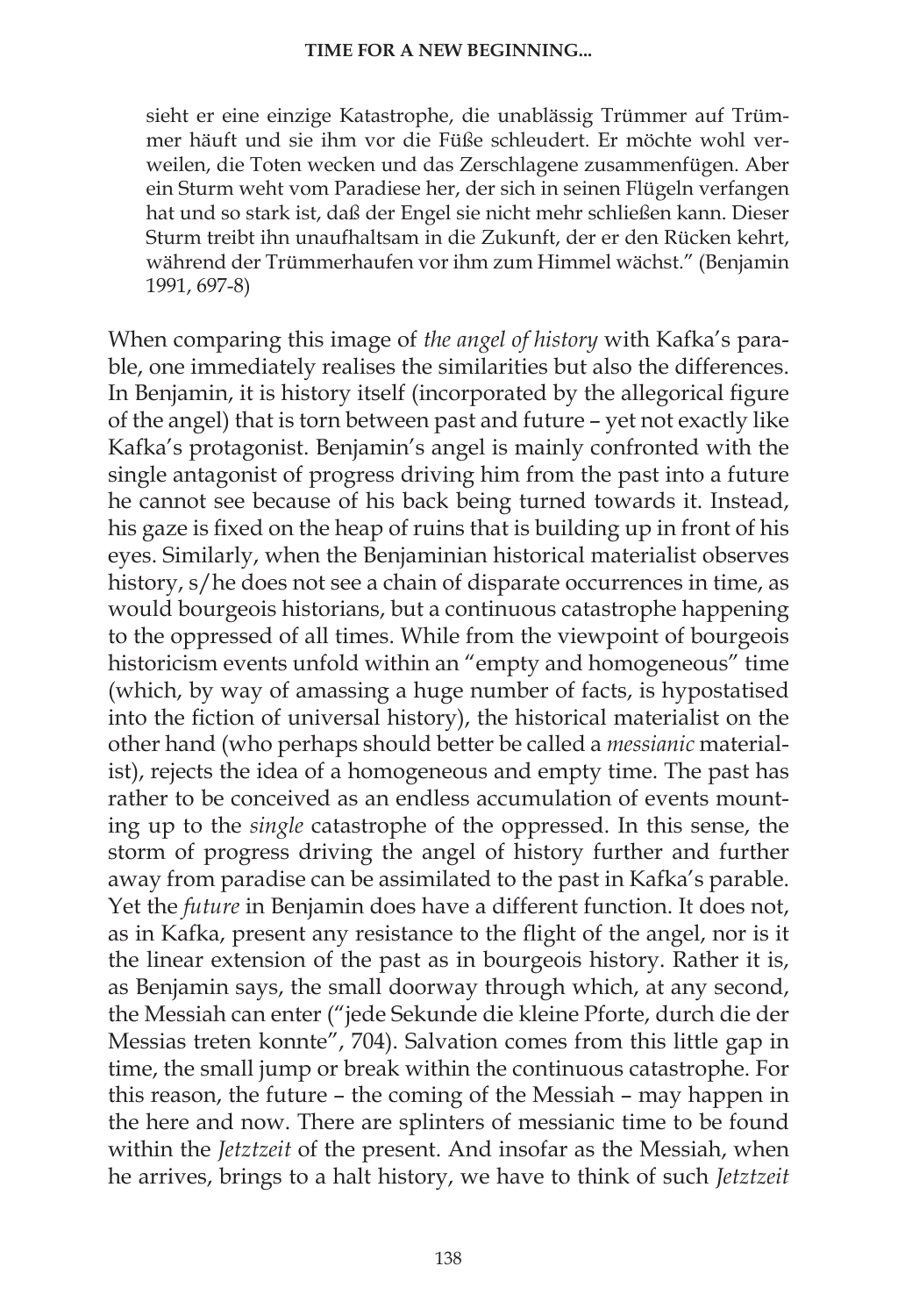– that is the moment or *Augenblick* of the presence – as a place beyond the usual continuum of time, a place where time stands still.

Contrary to Arendt, though, Benjamin is not so much interested in a "thought event" but in a historical event, even as the latter may be one of supra-historical importance. Because for Benjamin, and this cannot have escaped Arendt, the moment in which the continuum of catastrophic history is forced open is nothing other than the moment of revolution. The "Messiah", in Benjamin, is simply a codeword for revolution, and the doorway of *Jetztzeit* through which the Messiah will enter constitutes the moment of revolutionary rupture *within* the continuum of linear history. When this moment occurs – and within this moment, like in the eye of a hurricane – time will stand still. Consequently, all revolutionary action will have to, precisely, arrest time. This is where Benjamin sees the deeper meaning of an incident of the first days of the July Revolution, when in Paris people fired at clock towers in order to symbolically arrest time and expand the moment of revolution into a *political nunc aeternitatis*.

So, given the obvious similarities, why does Arendt not refer to Benjamin's parable when discussing Kafka? Why does Benjamin remain absent from the model of the *nunc stans* developed by Arendt? His absence is all the more surprising as Arendt was very well acquainted with Benjamin's theses on history. Not only that they played an important role within Arendt's own biography as a refugee, she was also well aware of the philosophical and "mystical" implications of Benjamin's notion of *Jetztzeit*. In 1939/40, when both were émigrés in Paris, she had discussed with him Gershom Scholem's *Major Trends of Jewish Mysticism*. Later, in Marseille, when they were forced to flee the Nazis again, Benjamin committed his thesis on history, among other manuscripts, to Arendt's custody so that she would hand them over to the *Institut für Sozialforschung* in New York. As Elisabeth Young-Brühl reports, Arendt and her husband Blücher discussed the theses with other émigrés when waiting in Lisbon for their passage to the United States. In a situation in which Nazism seemed to have triumphed, a triumph signifying the culmination of historical catastrophe, Benjamin's speculations on history must have been for Arendt of immediate existential relevance. So it could not have escaped her that Benjamin's politico-historical answer – the only answer – to the state of exception which had become the rule, that is, to the catastrophic continuum of history, was what Benjamin called the "true state of exception" (*wirklicher Ausnahmenzustand*) that, if it occurred, would consist in the very interruption of the catastrophic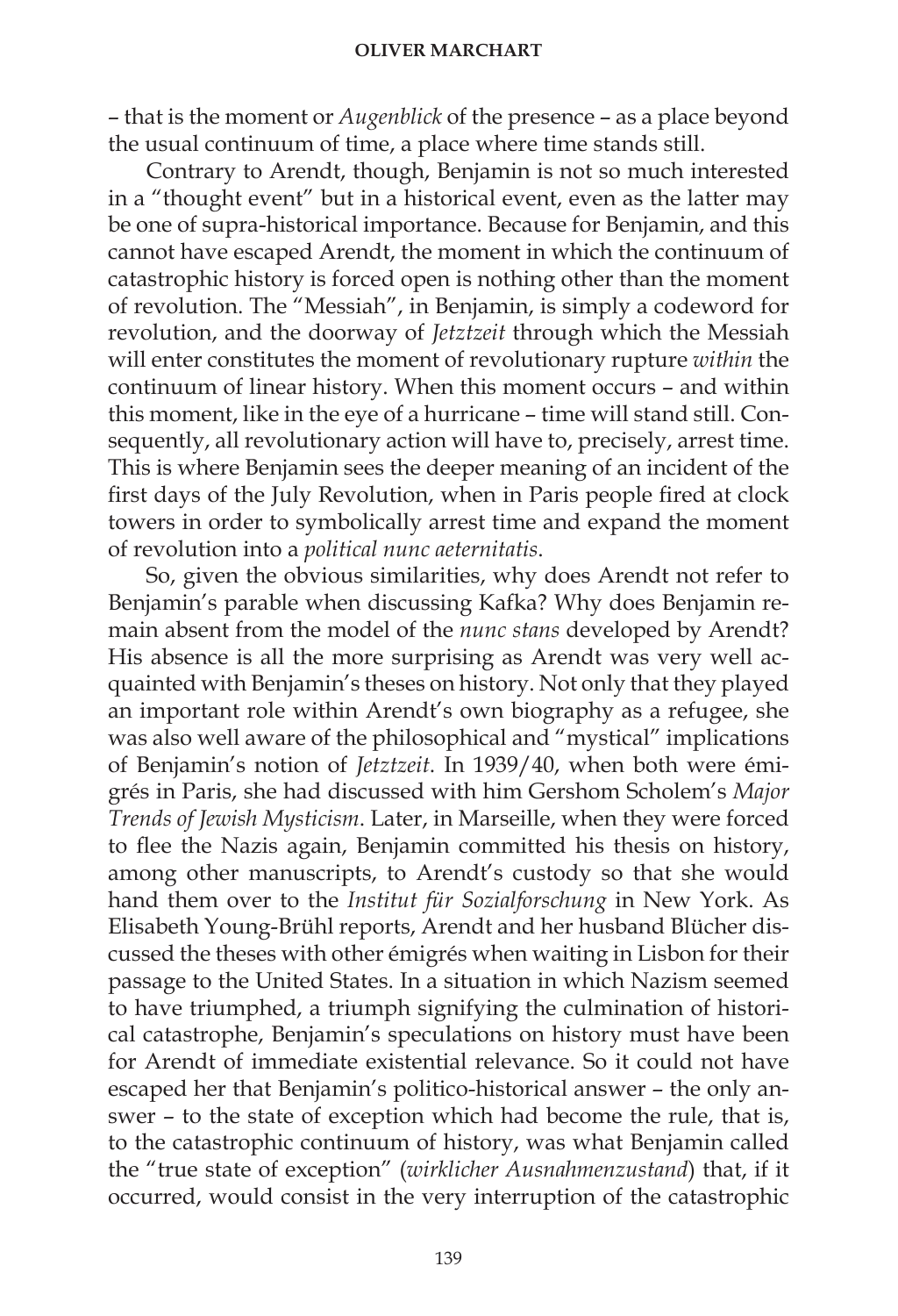continuum. This idea of the moment of an *exception to the exception that became rule* was precisely what characterised Benjamin's model of politico-historical revolution.

Again, the similarities on the *structural* level between Arendt's model of the time gap between past and future and Benjamin's model of the extra-temporal moment of messianic revolution are striking. But not only, it seems, on the structural level. This will become immediately clear if we take into account the double nature of Benjamin's model. For while in Arendt, as was said before, the "eternal now" of the thinking ego is strictly to be separated from the moment of acting, and thus from the politico-historical world, there is indeed a Benjaminian model of "thinking" alongside his theory of revolutionary acting. A model is developed in Benjamin's theses for the "thought event" or thinking intervention of historical materialism. And in both cases, the case of Arendt and the case of Benjamin, the temporality of this "event" is conceptualised in terms of *suddenness* and immediacy. For the historical materialist, the past can only present itself (and thus be turned into some sort of presence) within the immediate and unmediated moment of danger. For this moment, the key metaphor is the metaphor of *lighting*: "Vergangenes historisch artikulieren heißt nicht, es erkennen , wie es denn eigentlich gewesen ist'. Es heißt, sich einer Erinnerung bemächtigen, wie sie im Augenblick der Gefahr aufblitzt" (695). Hence, historical materialist thinking has to *arrest*  the movement of thoughts, thus inflicting a sudden shock to a given historical constellation which then will crystallise into an intelligible monadic whole ("Wo das Denken in einer von Spannungen gesättigten Konstellation plötzlich einhält, da erteilt es derselben einen Chock, durch den es sich als Monade kristallisiert," 702-3). Similarly, Arendt in her *Denktagebuch*, precisely in a discussion of Kafka's parable, holds that the very thought emerging from the collision between the forces of the past and those of the future amounts to a "revelation through lightning" ("Offenbarung im Blitz", Arendt 2002, 280). As she notes there, a thought is always a thought of lightning ("immer ein Gedanken*blitz*") since it can only shed light on whatever question in a revelatory moment of suddenness.

However, even if we decide to interpret Benjamin's theses in terms of a model for *thought* – the thought of historical materialism – a major difference remains between Arendt and Benjamin since the thought intervention of the historical materialist is indeed analogous to revolutionary action in the field of history. For Benjamin – and here the difference to Arendt could not be more striking – the subject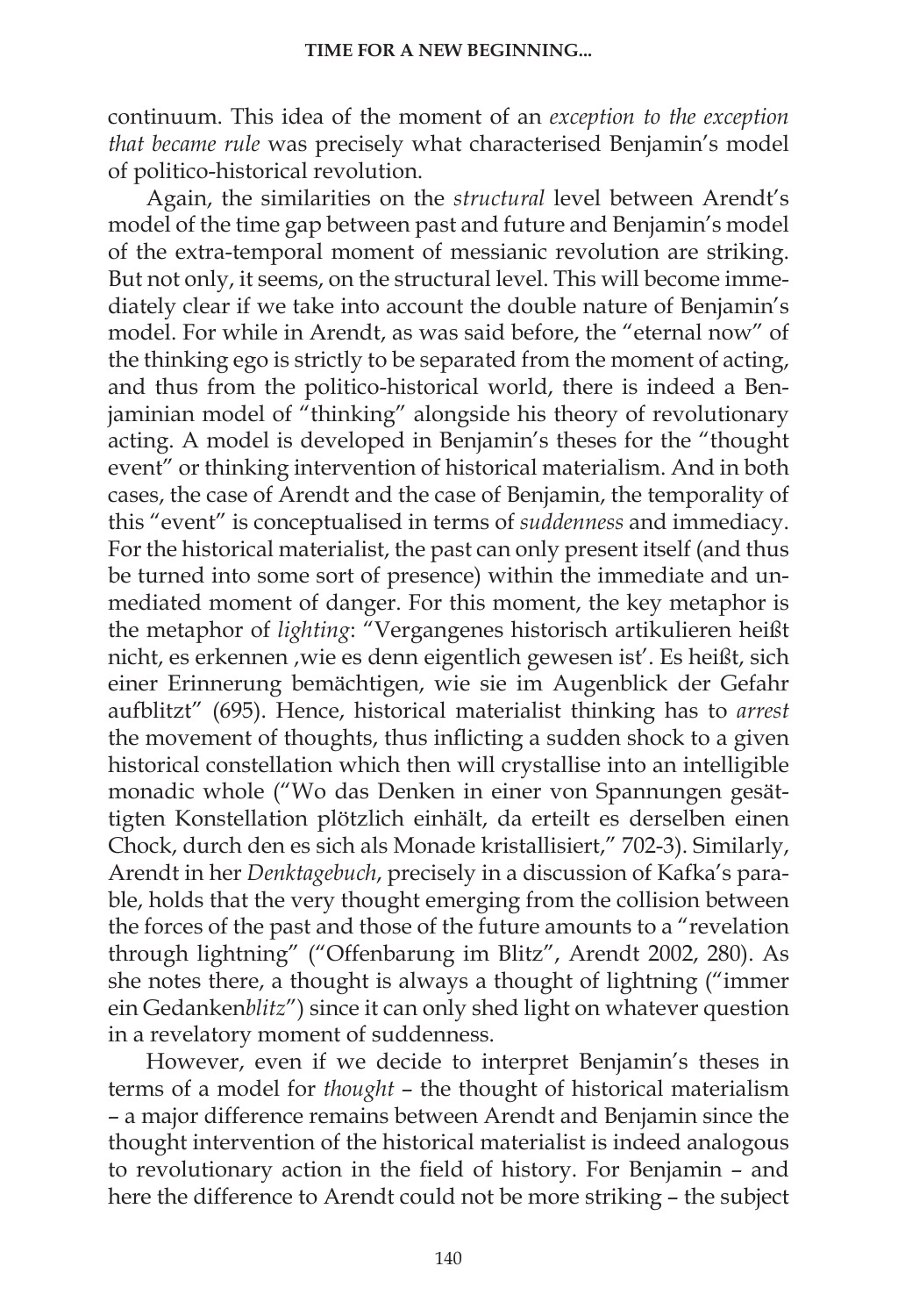of historical reflection, far from being a solitary thinking ego, is the struggling oppressed class which seeks to realise the work of liberation in the name of generations of the defeated. Therefore, the thinking subject for Benjamin has to correspond to the politically acting subject. The historical materialist is not an isolated thinker but an activist who is part of the formation of an oppressed, yet struggling class. The battlefield where this struggle occurs is the very hole in time, the gap of *Jetztzeit* through which revolution may potentially come. For Arendt, on the other hand, this gap is inhabited only by thinkers.

For this reason, the very political connotations of Kafka's parable are deliberately played down by Arendt. While Kafka seems to present us with an antagonist struggle, a field of forces in which one has to make a stand, and while Benjamin constructs an allegorical model of revolutionary action, Arendt seems to ignore any political implications of what she calls the "small non-time-space in the very heart of time". As a result, the model constructed by Arendt makes a largely depoliticised impression. Yet why should Arendt, a political theorist mainly interested in tracing the nature of "the political", develop a depoliticised model of temporality? I would like to propose the following hypothesis as an explanation: The reason why Arendt is blind to the political connotations of Kafka's parable can be found in the fact that the notion of *antagonism* does not correspond to Arendt's idea of the political.

Arendt's idea of the public sphere as an *agonal* space must not be confused with the strong notion of *antagonism* as it is portrayed by Kafka and theorised by, among others, Ernesto Laclau and Chantal Mouffe (1985). In the moment of antagonism, the plurality of political positions and opinions, an aspect so important for Arendt, is reduced and inscribed into a "chain of equivalences" resulting from the latter's purely negative relation vis-à-vis an inimical yet constitutive antagonistic outside. As an effect to such antagonistic construction of equivalence – on the expense of difference and plurality – we witness the tendential dichotomization of the political field. This is a clear *anathema* to Arendt's philosophy, yet a realistic and non-normative account of politics, and particularly of revolutions, must theorise *antagonism*, rather than *agonism*, as the fundamental ontological condition of all politics.

Since Arendt is not prepared to grant a founding role to antagonism (rather than mere agonism among a plurality of positions), she eventually defends what must be called a depoliticised or or pacified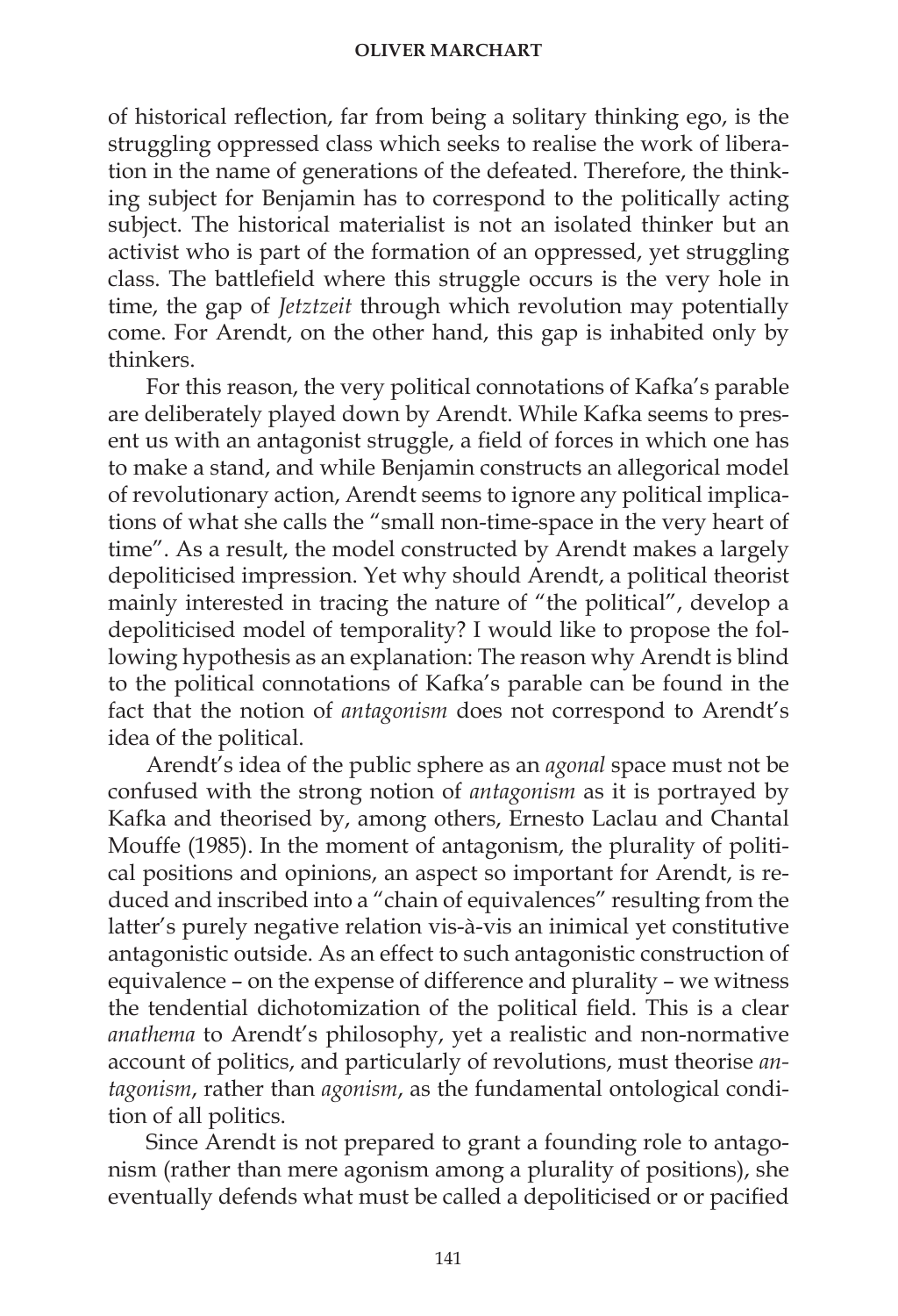notion of politics, at least if we hold on to the idea that antagonism intrinsically belongs to political life. Obviously, to claim this does not imply claiming that Arendt's work is useless for political theory. On the contrary, it is precisely her quasi-transcendental concept of natality and of acting as *beginning anew* which is highly valuable for political theory. And it is here that a certain incoherence in Arendt comes to the fore, which, in my view, has to be overcome if full potential of Arendtian thought is to be realised.

In a nutshell, this incoherence resides in the fact that, on the one hand, the gap in time associated with the thinking ego and a "beginning of a beginning" is emptied by Arendt of any form of acting, while on the other hand, it is only by acting that we can effectuate a new beginning, since it is by acting that we actualise our own quasitranscendental or ontological condition of natality within the ontic realm of the politico-historical. Put differently, it is through acting that the flow, in Benjamin's words, of empty and homogeneous time is interrupted and something new appears in history. In the very moment in which we act, time as we know it is suspended and a small space, a breach or gap of non-time opens within the very heart of time. So while Arendt, on the one hand, seeks to clearly separate thinking from acting, she employs, on the other hand, exactly the same conceptual model in order to describe the very time-space in which acting *as well as* thinking occurs. This becomes all the more obvious if we now turn to Arendt's theory of revolution which is surprisingly similar to Benjamin's.

## **Revolution, contingency, miracles**

Every new beginning engenders a break with continuous time. According to Arendt, the name of such ruptural new beginning *within history* is revolution. Revolutions are "the only political events which confront us directly and inevitably with the problem of beginning" (Arendt 1990, 21), with a *novus ordo saeclorum*, a new order of the times, which, as we may add, also amounts to a new order of temporality. The fact that, for Arendt, revolutions cannot be fabricated but break out spontaneously, cutting through all supposedly causal chains of history, is what defines their character as temporal *events*. Since in Arendt's view, such a revolutionary event cannot be the result of rational calculation or fabrication but emerges, as it were, from nowhere, it may well serve as a figure of *contingency* (or as *complete*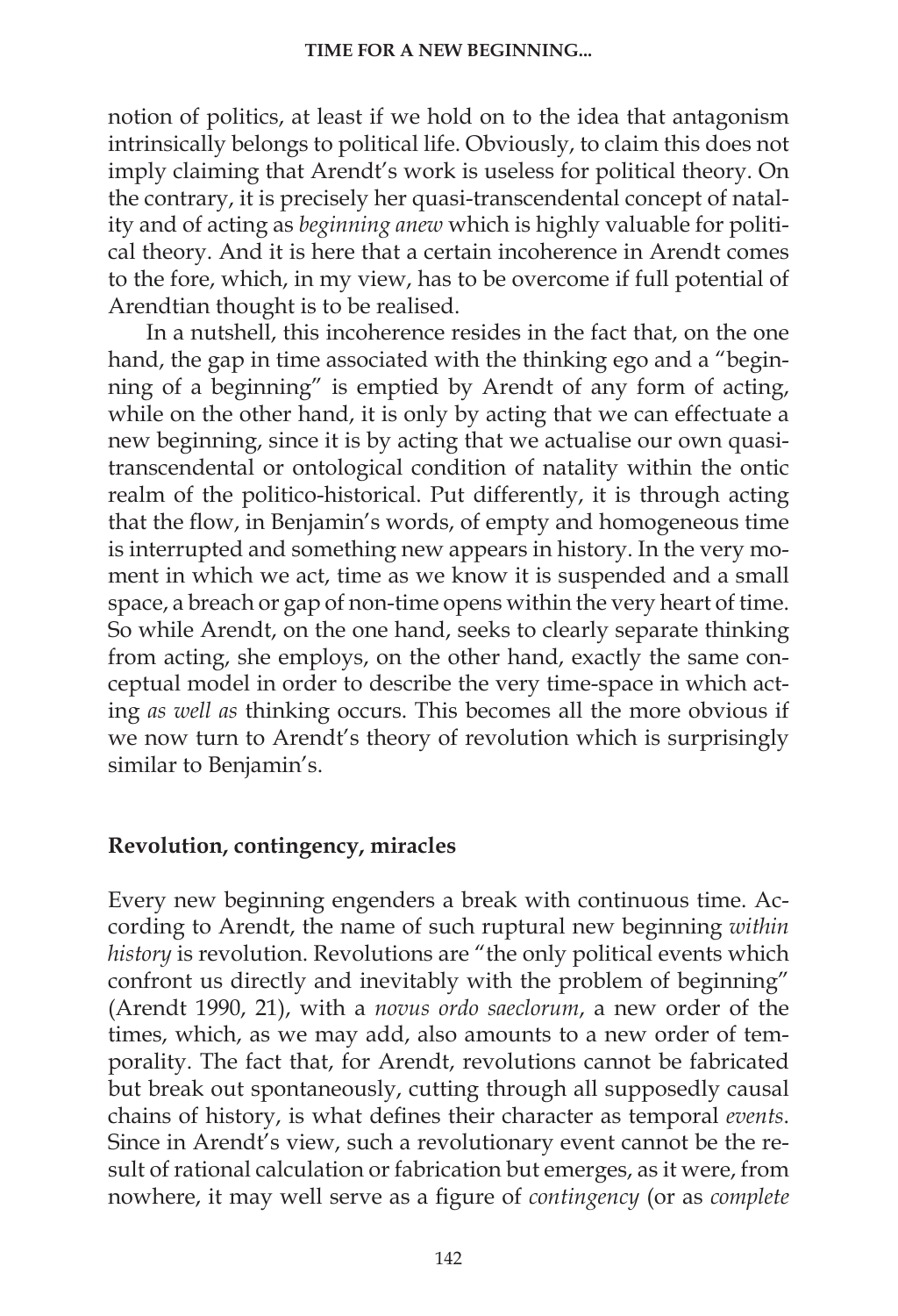*arbitrariness*, as Arendt holds, apparently unaware of the difference between contingency and arbitrariness):

It is in the very nature of a beginning to carry with itself a measure of complete arbitrariness. Not only is it not bound into a reliable chain of cause and effect, a chain in which each effect immediately turns into the cause for future developments, the beginning has, as it were, nothing whatsoever to hold on to; it is as though it came out of nowhere in either time or space. For a moment, the moment of beginning, it is as though the beginner had abolished the sequence of temporality itself, or as though the actors were thrown out of the temporal order and its continuity. (Arendt 1990, 206)

The reasoning behind these claims could not be clearer: Only if revolutions are not deducible from the status quo can they introduce a truly new beginning into the flow of historical time, thus erecting a "new order of the times". In this sense, revolutions realise within the realm of the politico-historical the existential or transcendental conditions of *contingency*, as by the latter we understand the characteristics of an event which is not determined by previous causal chains, as well as of *natality* as the capacity to start things anew. Such an event produces a gap within linear time. It leads to a "hiatus between the end of the old order and the beginning of the new" (205), and a revolution is precisely this hiatus between end and beginning, between a no-longer and a not-yet:

[T]his hiatus obviously creeps into all time speculations which deviate from the currently accepted notion of time as a continuous flow; it was, therefore, an almost natural object of human imagination and speculation, in so far as these touched the problem of beginning at all; but what had been known to speculative thought and in legendary tales, it seemed, appeared for the first time as an actual reality [in the American revolution]. If one dated the revolution, it was as though one had done the impossible, namely, one had dated the hiatus in time in terms of chronology, that is, of historical time. (Arendt 1990, 205)

What else is this hiatus between a no-longer and a not-yet if not the Benjaminian *Jetztzeit* in which the flow of time as such is suspended? Yet one has to be careful since, again, the revolution is not itself the "new thing", rather it is that which suspends – for a moment in time, or better: *outside* time – both the new and the old, seeking to expand the non-temporal hiatus. This is why, according to Arendt, there is a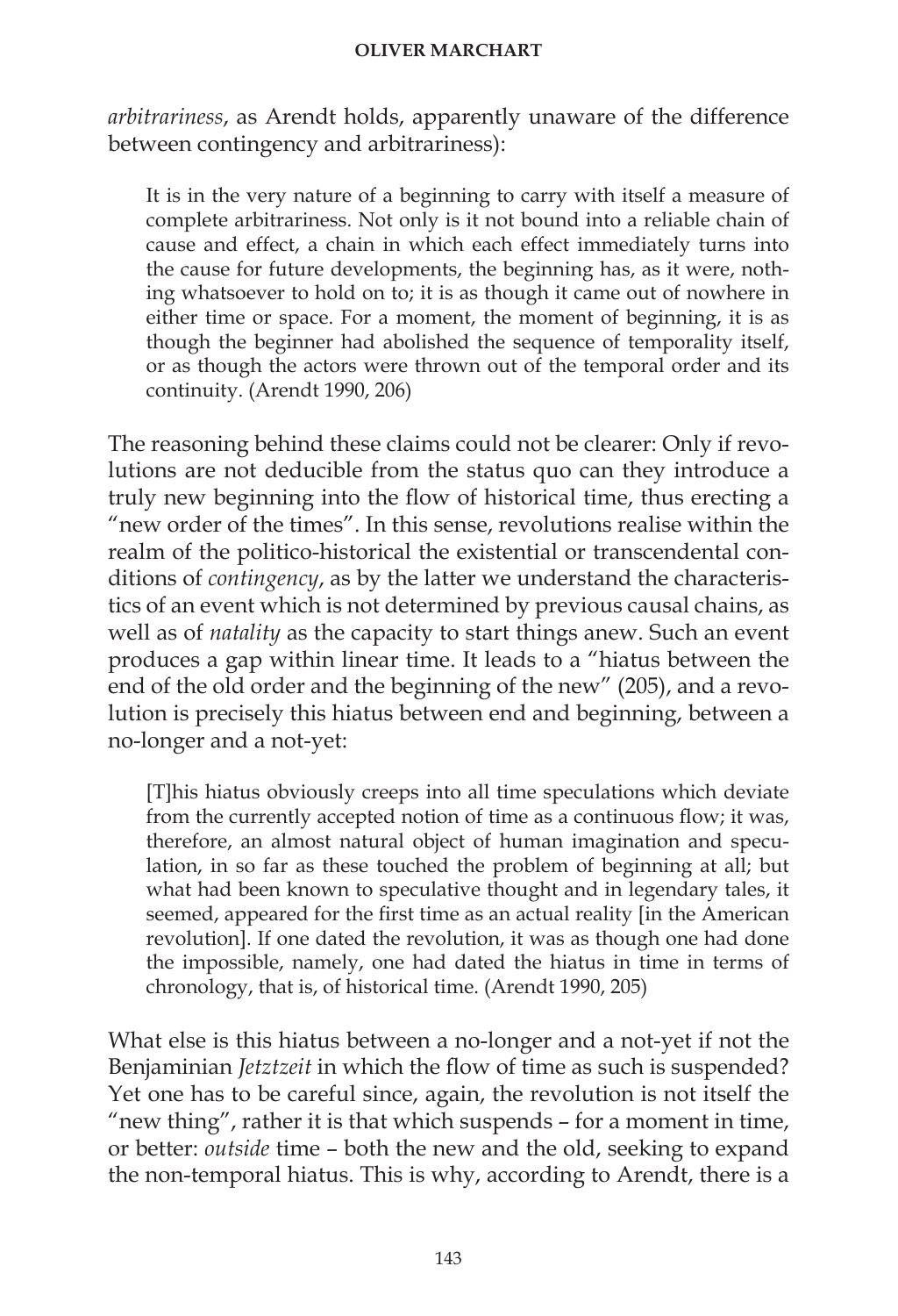tendency in revolutions to suspend chronological or calendrical time or to newly institute it – for instance by releasing a revolutionary calendar starting with the first year of revolution. What seems to be intolerable in a revolutionary situation is the simple prolongation of traditional chronology and the assimilation to history of what is beyond historical time. Instead, the revolutionaries have to cling to the timeless moment of *Jetztzeit*, and to defend it – to put it in terms of Kafka's parable – against the antagonists of the past and the future since, like Benjamin's *Jetztzeit*, the Arendtian revolutionary *hiatus* is located *outside* time as the standing moment of a political *nunc stans*.

Now, to the extent that revolutions serve as a figure of contingency within historical time, their occurrence amounts to what Arendt calls a "miracle". And to the extent that miracles are defined as "interruptions of some natural series of events, of some automatic process, in whose context they constitute the wholly unexpected", to this extent, "[e]very act, seen from the perspective not of the agent but of the process in whose framework it occurs and whose automatism it interrupts, is a 'miracle' – that is, something which could not be expected" (Arendt 1968, 168). While at first sight Arendt eventually seems to leave for good the realm of political reality, delivering herself to some sort of political mysticism, exactly the opposite is the case. It is precisely in these passages where Arendt speaks about the "miraculous" nature of politics, that her decisive distance towards Benjamin's Messianism becomes most obvious. For Arendt insist on the *worldly* character of miracles. While it is true that, for Arendt, "[i]t is in the very nature of every new beginning that it breaks into the world as an 'infinite improbability'," at the very same time "it is precisely this infinitely improbable which actually constitutes the very texture of everything we call real" (169). In other words, and contrary to Benjamin, miracles do not happen on the world-historical scale of Messianism, thus inaugurating a completely new reality for mankind. We must not wait for the single great event of the Messiah's coming, since miracles have always already occurred and do not stop occurring:

History, in contradistinction to nature, is full of events; here the miracle of accident and infinite improbability occurs so frequently that it seems strange to speak of miracles at all. But the reason for this frequency is merely that historical processes are created and constantly interrupted by human initiative, by the *initium* man is insofar as he is an acting being. Hence it is not in the least superstitious, it is even a counsel of realism, to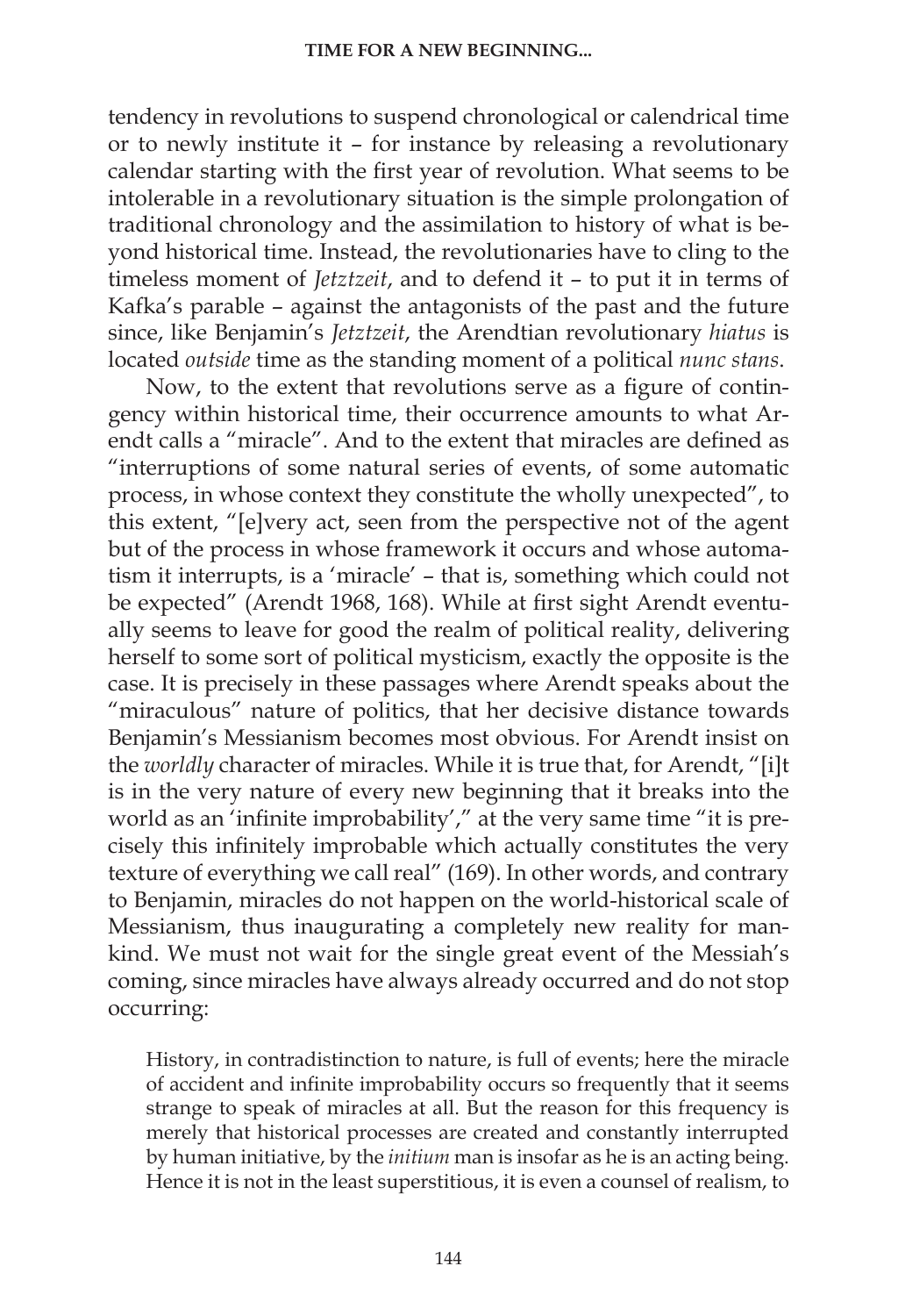look for the unforeseeable and unpredictable, to be prepared for and to expect 'miracles' in the political realm." (Arendt 1968, 169)

What Arendt defends here is a much more deconstructive or protodeconstructive account of political action than we can find in Benjamin. Acting, based "existentially" on the *initium* of man's capacity to act, is something that happens all the time. This, of course, bears significant consequences for the concept of revolution. If in every moment of acting, as humble as it may be, a new beginning enters the world, then some small "piece" of *revolutionary spirit* – defined by Arendt (1990, 280) as "a new spirit and the spirit of beginning something new" – will be present in every political act. Seen from this angle, and in striking opposition to Benjamin's idea of messianic salvation, "no single act, and no single event, can ever, once and for all, deliver and save a man, or a nation, or mankind" (Arendt 1968, 168). Political action always takes place in the midst of automatic, habitualised or institutionalised processes, and while man asserts him- or herself through acting against these processes, a world entirely devoid of the latter is simply not perceivable. In other words, in Arendt's version of Benjamin's parable the Messiah who might enter through the smallest doorways is not the proletariat announcing the salvation of mankind. Rather, the Messiah is incarnated by every acting being whenever s/he begins something new. So the Messiah, as it were, is always already entering through uncountable doorways, for whenever people start acting politically, they interrupt the homogeneous, empty flow of historical time and bring automatic processes to a halt. In other words, they produce a form of messianic temporality beyond time.

## **Conclusion**

Even as there is no conceptual place for antagonism in Arendt's idea of the political, the great merit of her theory is to conceptualise the political in terms of a new beginning – and this is the way, I would hold, through which we have to re-read Arendt's interpretation of the Kafka parable *politically*. Yet while for some reason Arendt seems to be terrified by the idea of an antagonism splitting the political space into opposing camps (even as one would think that this is one of the defining characteristics of revolutions), it is still important to understand that the concept of antagonism is far from being incompatible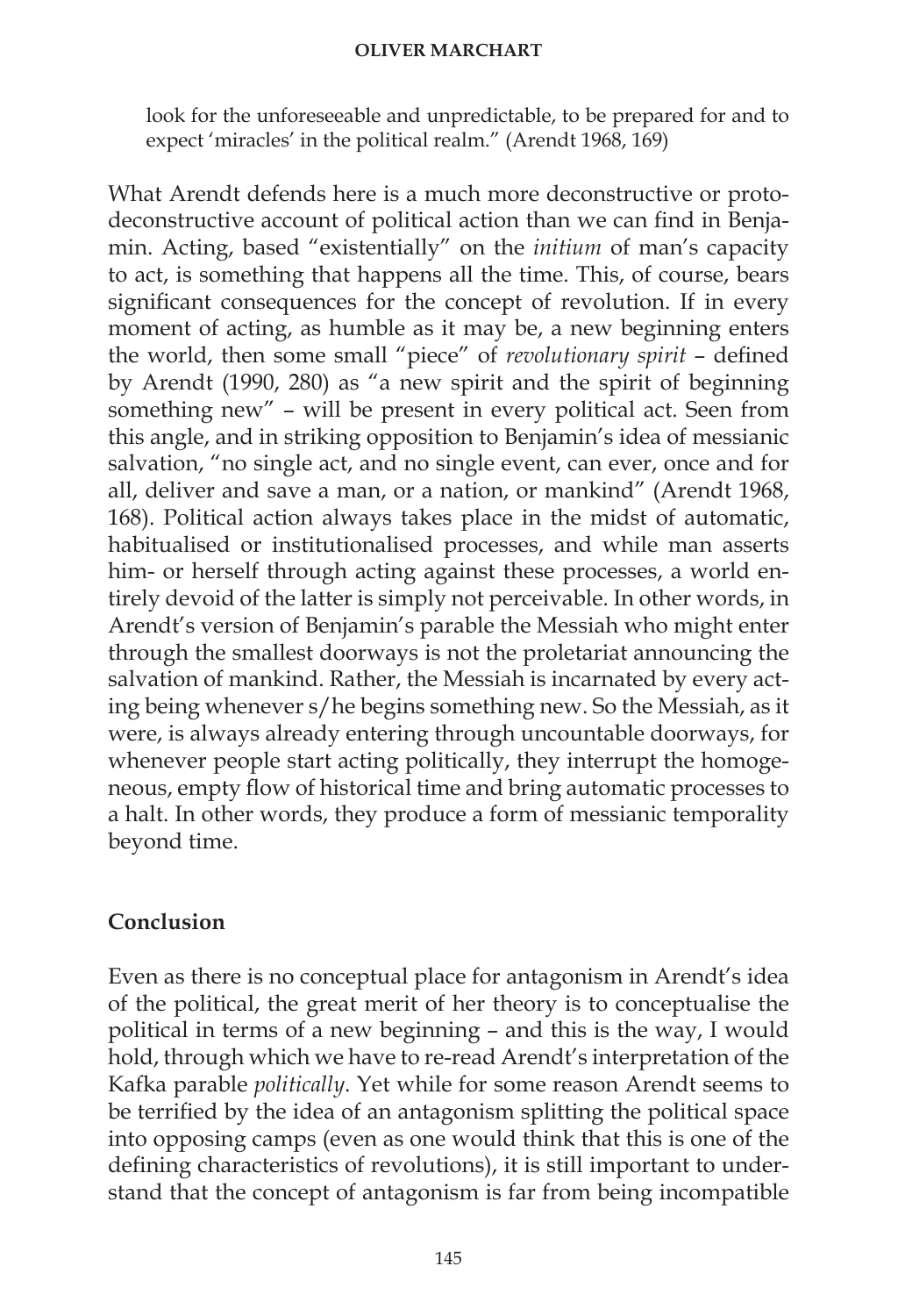with the concept of a new beginning that interrupts the continuous flow if time. Rather, I would submit, both concepts are strictly correlative. Within the field of acting, there is no interruption, no new beginning, no gap between past and future that is not effectuated by the emergence of antagonism. Natality, understood as the quasi-transcendental or ontological capacity to start something new has therefore to be complemented by antagonism as the ontological condition of all acting (even as in most cases political acting will actualise antagonism in a domesticated form on the level of the ontic, see Laclau and Mouffe 1985). And by complementing the Arendtian/Benjaminian model of political temporality with a model of antagonism, we will be able to align the former with the world of actually existing politics, or at least with a more realistic view of politics. We can then come to conclude that every conflictual or agonistic form of political acting serves as a source of interruption of the sedimented layers of the social and, hence, constitutes a new beginning.

This seems to be the path Ernesto Laclau has chosen – without recourse to Arendt or Benjamin – in his theory of political temporality. For on the highest ontological level of his theory Laclau holds that *space* is constantly dislocated by *time*. He defines "spatiality" as "coexistence within a structure that establishes the positive nature of all its terms" (Laclau 1990, 69). To the extent that such structure is governed by certain rules or laws (the "iron laws of history", for instance), it is spatial. Yet by temporal dislocation such coexistence is made impossible in the last instance. With respect to the positivity of structural space, dislocation amounts to a temporal event, and "only the dislocation of the structure, only a maladjustment which is spatially unrepresentable, is an event."(42). This also holds, *mutatis mutandis*, for antagonism as the political species of dislocation. It follows that the "discourse of dislocation and antagonism, however, will not only be non-spatial but the very negation of space as such" (69). That is to say, it will be *time*, but time in a *non-temporal sense*.

Hence, the temporality of any new beginning, and this is what both Arendt and Benjamin can teach us, belongs to a time beyond time, that is to say, a notion of time that is no longer framed in the spatial way in which we tend to imagine time as either linear or cyclical, or governed by certain rules or "iron laws". Beginning is a form of (non-)time not yet domesticated into space. And it is in this *political*  sense that we have to understand the Arendtian description of the very temporality of the "beginning of a beginning": the time of the political, the time of a new beginning, is precisely the *nunc stans*, the